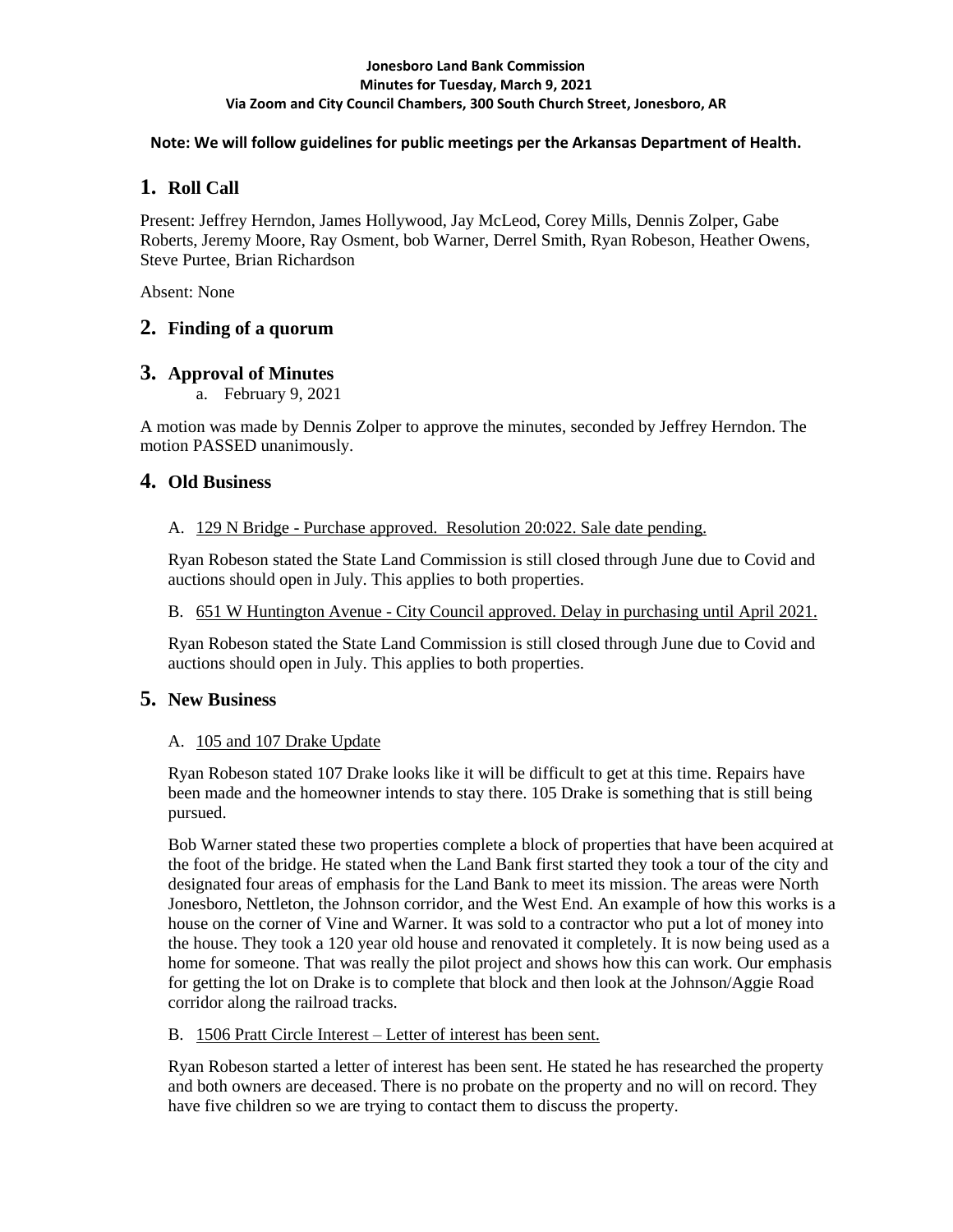#### **Jonesboro Land Bank Commission Minutes for Tuesday, March 9, 2021 Via Zoom and City Council Chambers, 300 South Church Street, Jonesboro, AR**

#### **Note: We will follow guidelines for public meetings per the Arkansas Department of Health.**

Bob Warner asked the commissioners to drive by the property if they have time to see what they think of it.

Derrel Smith stated Pratt Circle is South of Magnolia off of Patrick. It is an empty lot with houses on each side. He stated there are several liens on it. It is a buildable lot.

Bob Warner stated that if the commissioners see a lot that could be redeveloped to contact Ryan Robeson and he can check for liens and see if the lot would possibly be attainable.

James Hollywood asked what the prior structure was on this lot.

Derrel Smith stated it was a single family home. He stated he did not know the square footage or how many bedrooms or bathrooms. He stated it would have been a small home. Most homes in the area are 800-1100 square feet.

### C. Cottage Housing Ordinance Update

Derrel Smith stated at the last City Council meeting they asked to table it until the first meeting in April. During that time we have met with the West End Association and received some comments. A few changes were made to hopefully make it better. A lot of the comments were about design criteria and we cannot do that for single family homes. There is a state statute that prohibits it. He stated they believe they have it now where it is going to protect the neighborhood a lot better than it was originally. It will be back on the Council agenda the first meeting in April and hopefully they will vote to amend the ordinance and then accept the ordinance.

Ray Osment asked if it is legal to give density points based on building materials.

Derrel Smith stated they have not set that up yet. They have looked at it. He stated that may be able to give density bonuses for certain types of building materials. Reading the state statute it seems like it would not prohibit that.

Bob Warner asked for an explanation of density points.

Derrel Smith stated there are some ordinances out there that allow developers to add density to the existing zone. In order to get the additional density they have to do certain things. They have to add greenspace, save trees, build out of a certain material, do some type of street improvements. There is a set standard of what they would have to do. If they did that, we would allow them additional density.

Ray Osment gave an example of requiring masonry, a certain type of shingles, and more landscaping. He stated ten years from now when that neighborhood is developed, there is more density, but as a developer you are putting more money in the finished product in return for the city allowing more density.

Bob Warner stated R-1 was taken out of the ordinance by MAPC.

Derrel Smith stated it originally put it in any of the residential zonings. MAPC had comments that it should not be in R-1. He stated Jonesboro is unique in that it has two residential zoning codes. The old code is R-1, R-2, R-3. We have the new zoning code which is RS whatever number of units per acre. He stated they did not allow it in the old R-1 zoning code. Any of the new single family it is allowed in as long as it is six units and above. Most of the new single family